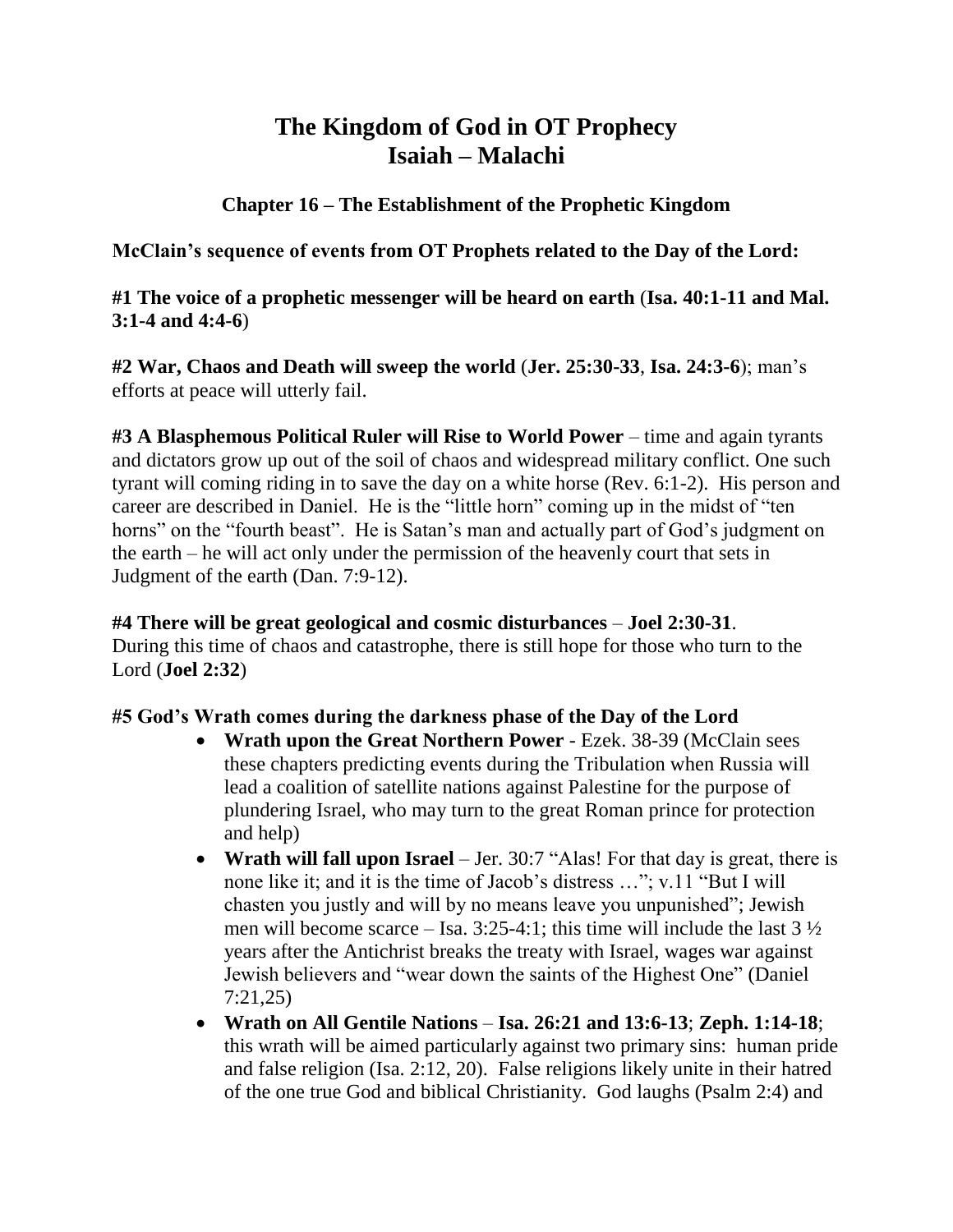rises up in judgment (Zeph. 3:8). Climax comes when Antichrist's hordes representing the whole world march against Jerusalem as God gathers them for His day of judgment "in the valley of decision" (**Zech. 14:2** and **Joel 3:1-2**). The forces of evil are given some success against Jerusalem and the Jewish people. They are on the brink of annihilation.

**#6 The Glorious Arrival of the Mediatorial King** – Isa. 25:9 "and it will be said in that day, "Behold, this is our God for whom we hav waited that He might save us. This is the LORD for whom we have waited; Let us rejoice and be glad in His salvation."

At Israel's and the world's darkest hour, when total defeat for Jerusalem seems certain, "then shall the Lord go forth" (Zech. 14:3-4). Just as Zech. 9:9 ("Behold your king is coming to you; He is just and endowed with salvation, humble, and mounted on a donkey, even on a colt, the foal of a donkey") was literally fulfilled at first coming, so Zech. 14 at His second coming ("In that day His feet will stand on the Mount of Olives…"). "The importance of this grand event cannot be overemphasized. For the arrival of the divine King from heaven to take over the kingdoms of the world will mark the most crucial turning point in human history since Calvary." The "Sun of righteousness" will have risen upon the world, and it will never set again (Mal. 4:2; cf. Isa. 60:20).

**#7 Destruction of the Hostile Armies** – Zech. 12:8-9; the King is also Savior! He delivers His people by destroying His enemies. "In that day the LORD will defend the inhabitants of Jerusalem … and in that day I will set about to destroy all the nations that come against Jerusalem."

**#8 The Doom of the Blasphemous Little Horn** – Dan. 11:45 – "he will come to his end, and no one will help him.". The "doom of their wicked leader will be reserved for the personal hand of the Mediatorial King Himself" (Dan. 8:25 – "he will be broken without human agency"). "He is the final king in the world system which began in the Babylon of history and which will end in a future and greater Babylon."

The next events are required to get things set up and running in the MK.

**#9 There will be a Resurrection** – Isa. 26:19 "Your dead will live; their corpses will rise. You who lie in the dust, awake and shout for joy …" and Daniel 12:1-3 "… many of those who sleep in the dust of the ground will awake, these to everlasting life …" This resurrection is: physical, of Israelites and selective (many, not all). This must be the same as the first resurrection in Rev. 20 and be made up of OT saints and Tribulation saints who came to Christ after the Rapture but die before the second coming of Christ.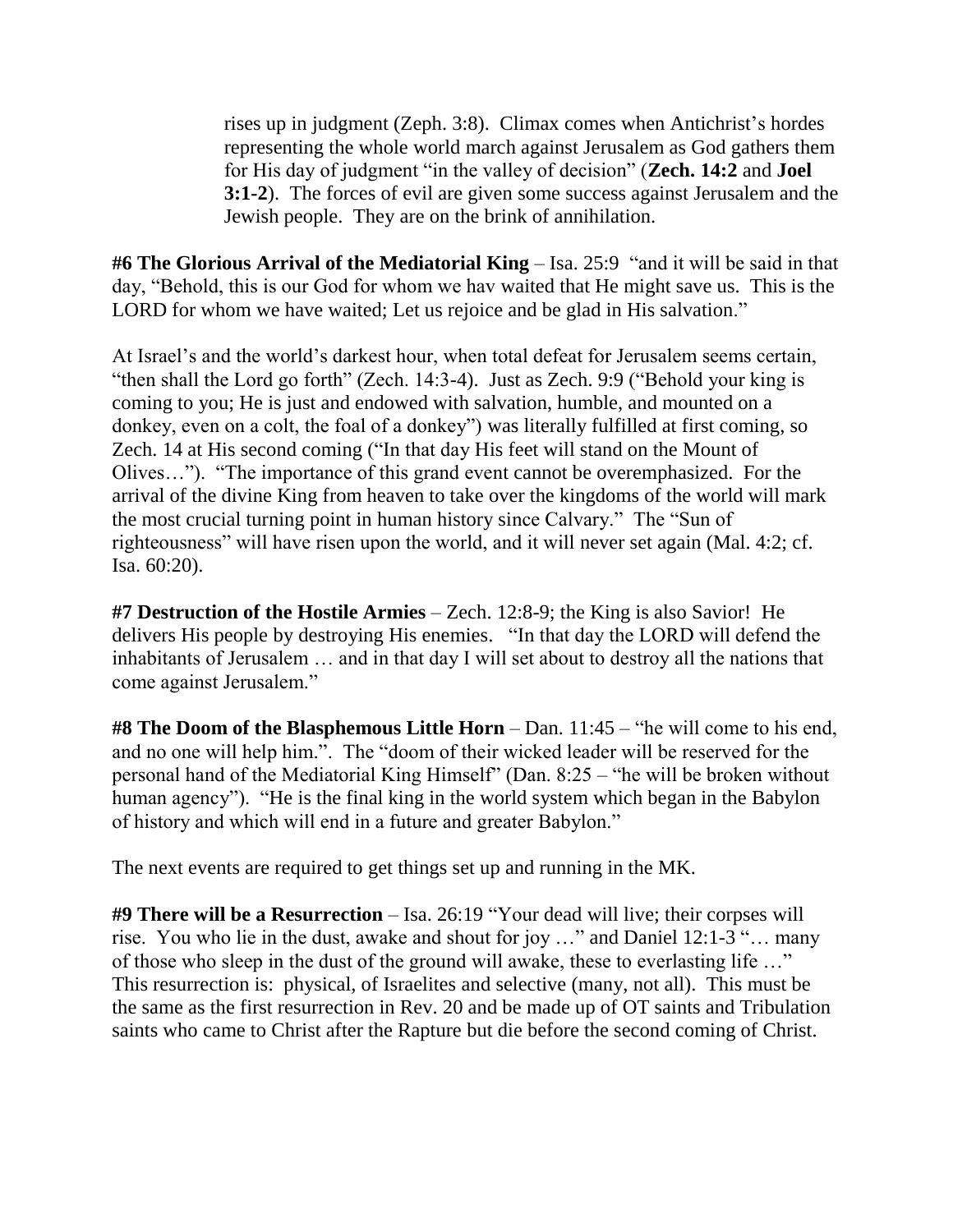**#10 Some Living Israelites in the land will Repent and be Saved** – Zech. 12:10 – 13:2 "I will pour out on the house of David and on the inhabitants of Jerusalem the Spirit of grace and supplication, so that they will look on Me whom they have pierced …" **#11 Dispersed Israelites will be Re-gathered in their Land**– (Jer. 29:14, 31:10, 32:37, 42)

- o God does it thru apparently willing Gentile help and support (Isa. 14:2)
- $\circ$  International in scope (Isa. 43:5-6 (N, S, E, W; "bring My sons from afar and My daughters from the ends of the earth" and Ezek. 39:28)
- o Includes great spiritual revival and renewal among the people (Ezek. 34:10- 16)
- $\circ$  Permanent re-gathering & reunification w/ God's sanctuary in their midst and God dwelling among them (**Ezek. 37:27-28**; Amos 9:15)

**#12 Judgment of Living Israelites** – **Ezek. 20:33-38**; after rebellious Jews are purged, "a cleansed remnant who will humbly and joyfully submit to the King … shall enter the land as the people of God". This is the division of the sheep from the goats of Matt.25.

**#13 Judgment of Living (surviving) Gentile Nations** – Joel 3:1-3 and Isa. 2:4 "He will judge between the nations, and will render decisions for many peoples"; like the judgment of Israelites, the time and place is mentioned. The indictment will be concerning their treatment of Israel plus crimes against each other. It will also involve persons as well as gov'ts. This will be "an absolute and final separation between the righteous and the unrighteous, between those who rebel and those who submit to the King ... In this respect the MK will begin with a clean slate."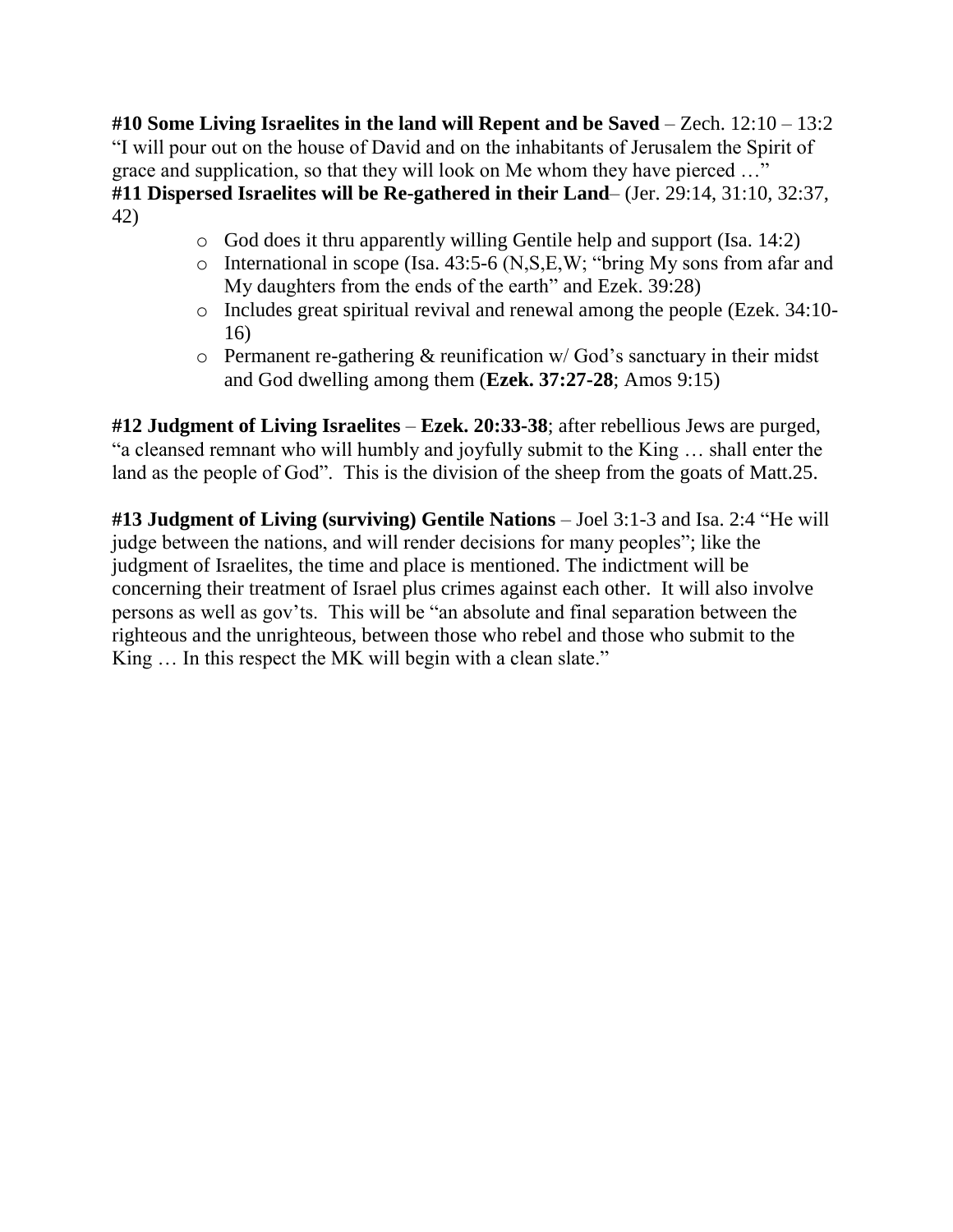#### **Chapter 17 – The Gov't in the Kingdom**

**Form?** Monarch. Safe at last to combine all functions of gov't (executive, legislative and judicial) in One Man. Isaiah 33:17 "the King"; v.22 "For the LORD is our judge, the LORD is our lawgiver, the LORD is our king; He will save us".

Consider: "The chief problem in the operation of gov't has always been to keep these necessary functions in a state of proper balance, at the same time to provide some center of unification. This problem has never been wholly solved. Human gov't, therefore, always swings between two opposite poles of regimentation and fragmentation (centralized vs decentralized): the former leading to a sacrifice of liberty in the interest of strength; the latter to a sacrifice of strength in the interest of liberty. And the head of the state tends to become either a dictator or a mere symbol."

**Nature?** Perfect righteousness and justice and truth and holiness – gov't founded upon moral principles and enforced by supernatural power, yet mercy and tenderness in dealing with the ignorant and erring (**Isa. 16:5** and 40:9-11 and Psalm 2:9, 12).

#### **Organization?**

- a. **The King** as the undisputed, undeniable Head (Isa. 32:1; Zech. 14:9)
- b. **Glorified Saints** (Daniel 7:18), the saved of God and glorified, with David among them (**Ezek. 37:24-25**); also Zerubbabel among them (Hag. 2:23)
- c. **The Living Nation of Israel** in world supremacy among all the living; the seed of Abraham in their proper place, never forgotten by God (Isa. 49:15,16; see also Isa. 60 whose central theme is the restoration and world supremacy of the nation of Israel); Israel will finally be that channel of blessing to the whole world and the whole world will rejoice!
- d. **Living Gentile Nations and their Rulers**; cultural values of various nations that may be used to contribute to good of all will not be abolished; the world won't be a mass of one dull, faceless mediocrity of the "one world" of Marxism; rather "many nations will be found in the coming kingdom" (Amos 9:12, **Micah 4:2**). The God of all peoples will even save some of Israel's former enemies of Egypt and Assyria (Isa. 19:23-25)

**Extent?** Universal, (Isa. 2:2 "all the nations" and Zech. 14:9 "king over all the earth" and **Psa. 72:8-11**), affecting every detail of human life, including business, art, sport, recreation, literature, social life, home, education; everything everywhere consecrated to the Lord, down to the bells used to decorate horses and cookware in the kitchen (Zech. 14:20).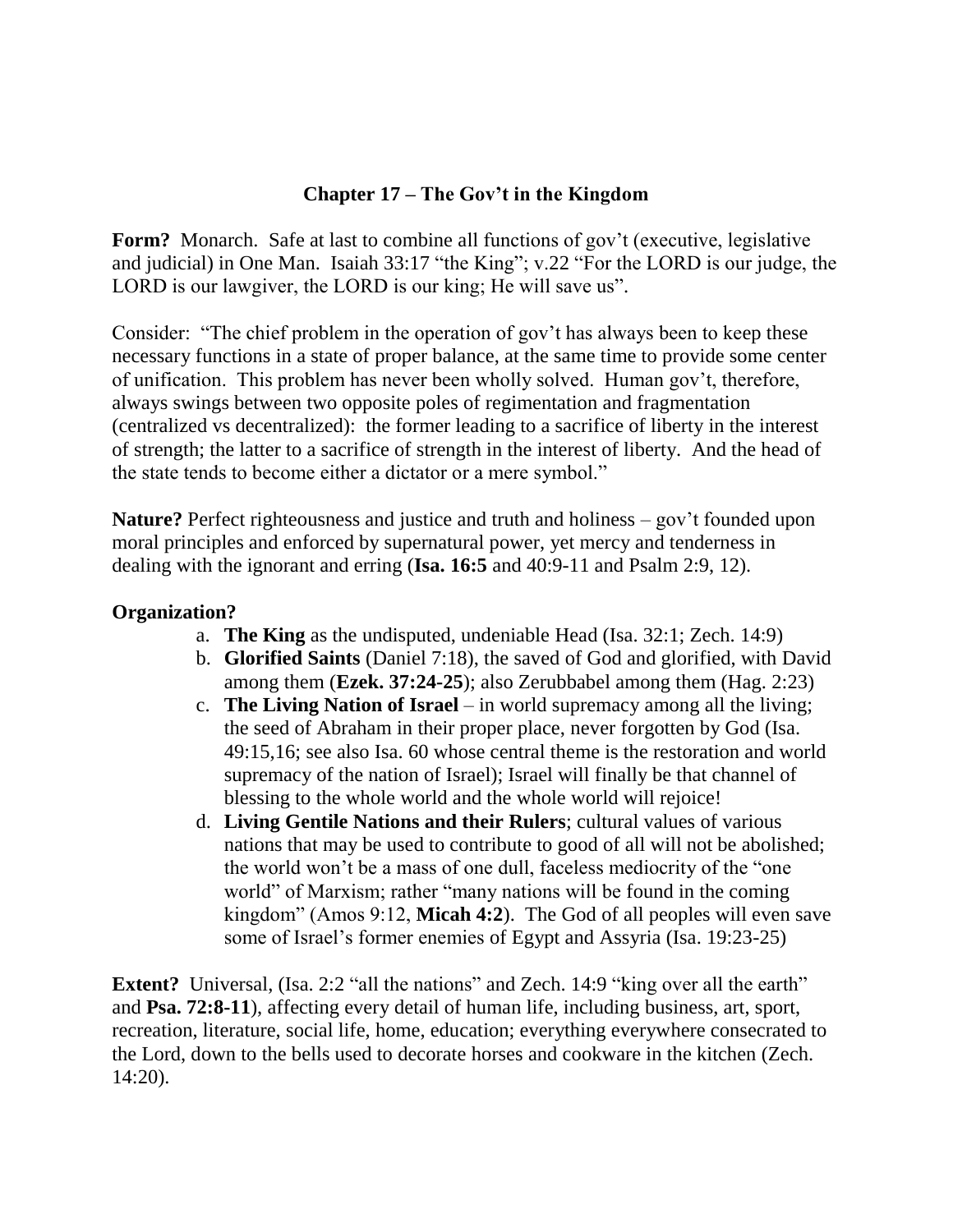**Duration?** Everlasting (**Dan. 7:14 and Isa. 9:7**) The sun will never set on this Kingdom (Isa. 60:20). It will endure forever (Dan. 2:44). "…at the close of human history, the Mediatorial Kingdom of our Lord will be merged into the Universal Kingdom and thus perpetuated forever (I Cor. 15:24-28)."

# **Chapter 18 - The Blessings of the Prophetic Kingdom**

What will it be like to live in the MK? Sweeping and radical changes to every area of life, with every need of humanity anticipated and provided for by the Lord. Working thru Israel, God will fill the whole world w/ fruit and blessing, with everything saved and blessed.

The OT Prophets give us the clearest and largest amount of revelation related to the Kingdom anywhere in the Bible!

From Isaiah to Malachi, we find SIX Features of the Blessings of the Kingdom:

- 1. **Spiritual in nature** Joel 2:28 God will "pour out My Spirit upon all mankind"; spiritual salvation will come by the grace of God working regeneration and producing the fruit of true faith in Christ and repentance from sin, with righteous lives that accompany true salvation, all centered in the Lord Jesus Christ. The world will therefore experience unparalleled joy, not tempered by those things that temper our joy now. This "spiritual" kingdom will extend its tangible effects to every area of life.
- 2. **Ethical in Effect** Isa. 40:4; Objective moral standards will guide everything, with the written word of God guiding men's thinking and actions as the Word of God goes forth from Jerusalem and her King (Isa. 2:3). The world will finally experience moral education systems, political systems, justice, etc. The majority will love truth, justice and righteousness. Justice will be swift, perfect and personal. In the kingdom, God will demonstrate visibly the link between a person's moral character and their well-being.

# 3. **Social Effects**

- a. World-wide peace ushered in, never to depart.
- b. Complete social justice; all men will receive the fair results of their labors (Isa. 65:21-23; Amos 9:11, 14); parasites will not live at the expense of others
- c. Places of waste or ruin rebuilt and repaired (Isa. 61:4; Amos 9:11,14)
- d. Every legitimate interest receives it due
	- i. Marriage and home restored to pristine honor and joy (Jer. 33:10-11 with 15)
	- ii. Respect and dignity for the Aged and joyous and safe play for children (Zech. 8:4-5)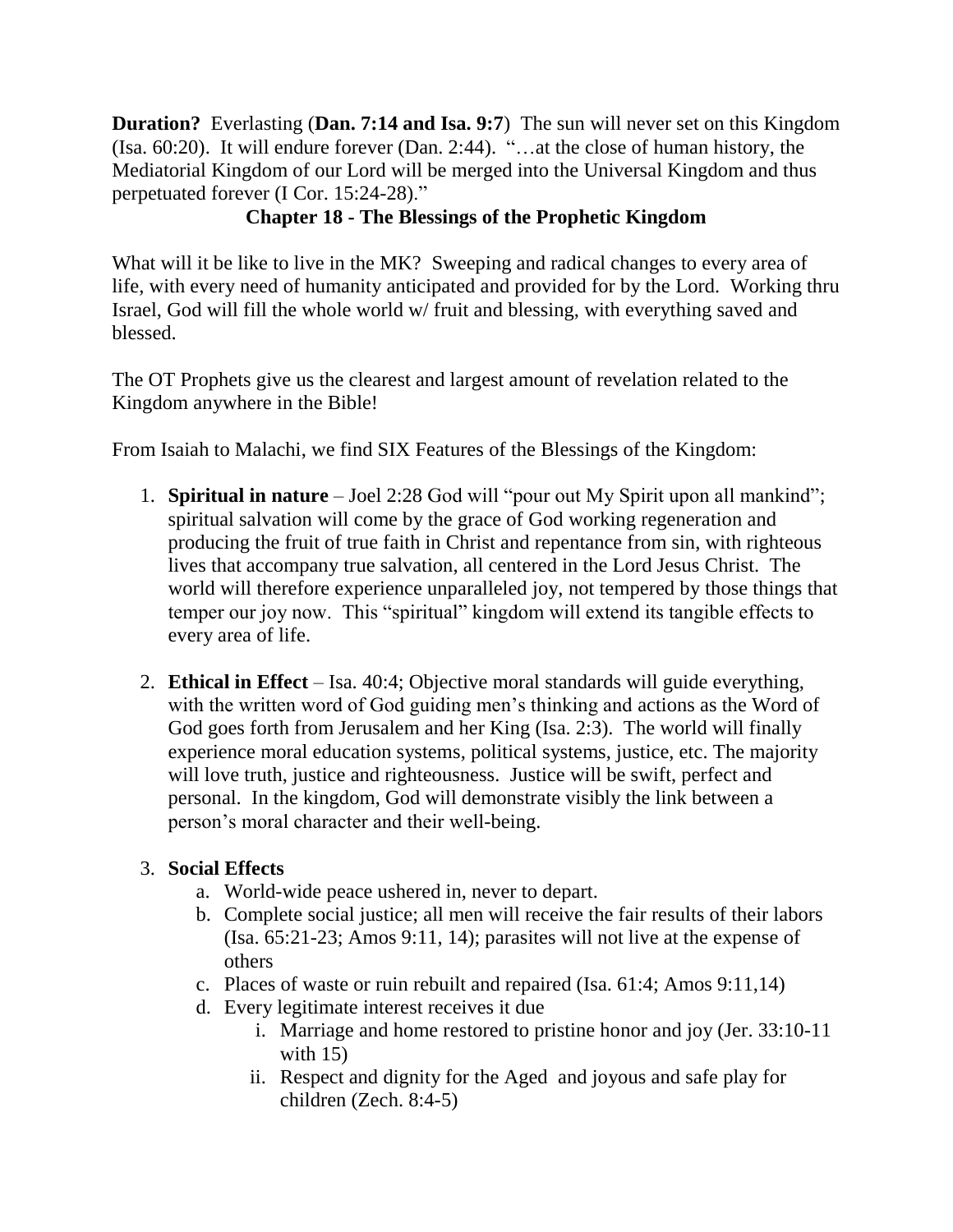#### **4. Political Effects**

- a. **A World-wide Authority** who is both competent and just; national security guaranteed for all nations. No more U.N., NATO, peace treaties, etc.
- b. **A World Capital in Jerusalem** a symbol of centralized divine authority – Isa. 2:3; crossroads of the world, joining the three great continents of Africa, Asia and Europe; the "navel of the earth" (Ezek. 38:12)
	- i. Jerusalem will be enlarged and exalted (Zech. 14:4, 10)
	- ii. Wealth of the nations will flow into Jerusalem for beautification of city and temple and to the honor of her King
- c. **The Jewish "problem" solved,** thereby solving the political problems of the world. "Therefore until Israel is where he ought to be, both religiously and politically, there can be no thorough and permanent solution of the international problems."
- d. **The barrier of language removed Zeph. 3:9-10**, where "the discord of Babel shall, as it were, give place to the unity of language." Whereas at Babel there was one language united against God, in the MK there will be one language united and purified.

# **5. Physical Effects**

- a. **Good Climate Change**; Isa. 30:26 sun is 7x brighter, yet it brings blessing
- b. **Abundant rainfall and streams in the desert** flowing from the Lord's resting place that brings healing and fruitfulness (Ezek. 47:1-12), even reviving the Dead Sea. "Everything will live where the river goes" v.9. Trees bearing fruit year round for food and "their leaves for healing" v.12.
- c. **Increased fertility and productiveness** (Isa. 32 and 35). No more famine.
- d. **Changes to animals** Hos. 2:18; beautiful harmony between men and animals and animals with each other (Isa. 11:6-8); restoration of man's original state in Eden
- e. **End of disease and deformity**; note, the prophets envision human life continuing thru natural processes of procreation, birth and growth, followed by long life (Isa. 65:22) w/o disease or deformity (Jer. 33:11, Zech. 8:5, Isa. 35:5-6, 33:24) by means of Ezek. 47:12 (the river of life), yet still the possibility of death.
- f. Freedom from or diminishing of ordinary hazards of life Ezek. 34:23-31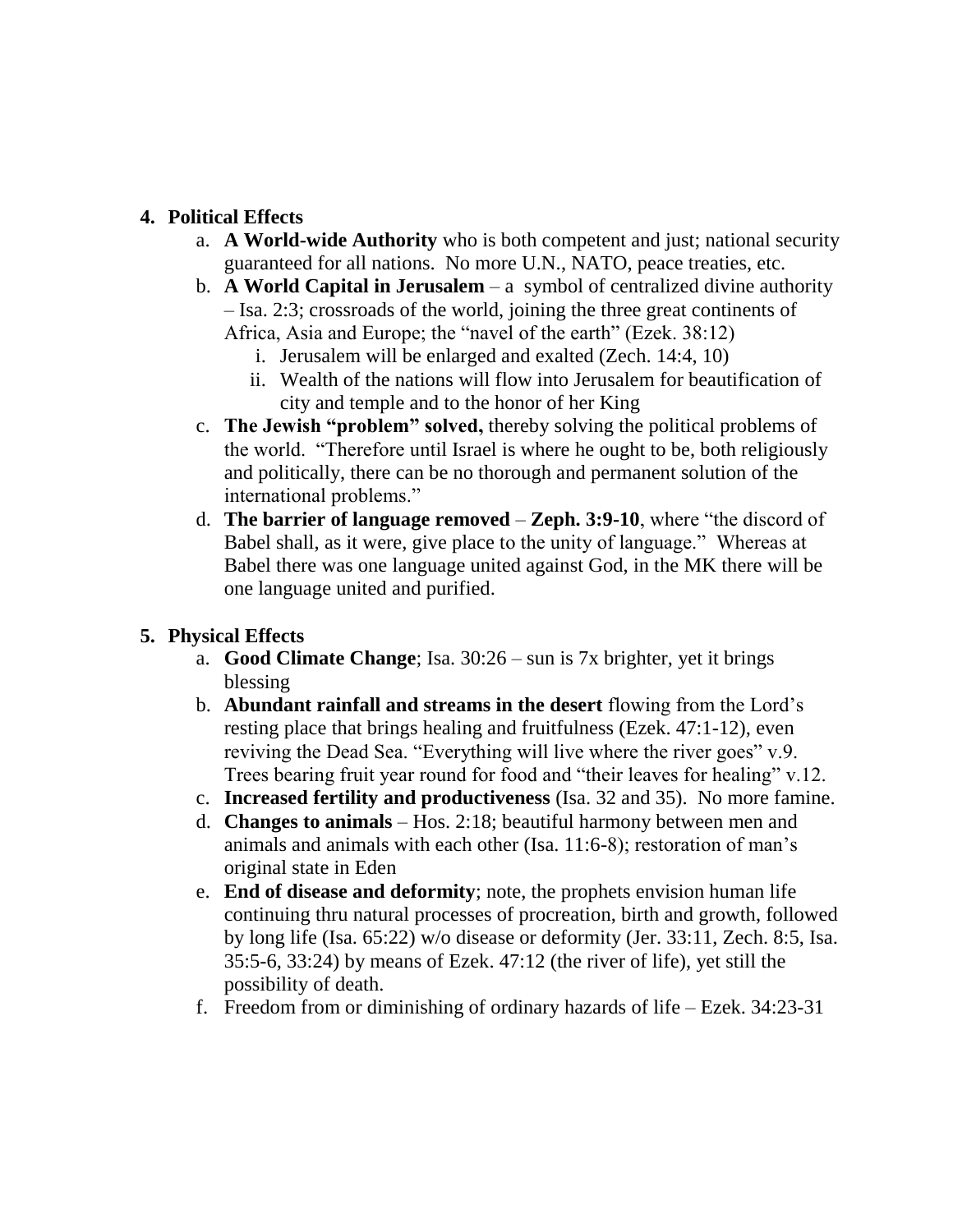#### **6. Ecclesiastical or Religious Effects**

- a. **A Priest-King in place** Zech. 6:12-13, Psa. 110:4; a perfect union of Church and State, so to speak. "Today Messiah sits at the right hand of God on the Father's throne. In the coming Kingdom He will sit as the King and Priest upon His own throne."
- b. **Israel – the Religious Leader**, converted and cleansed, restored to original purpose of God (Ex. 19:6). God's Word and God's purpose for Israel will not fail. A day is coming (Isa. 61:6, 9) when they embrace their role and God brings complete fulfillment of the blessings promised to Abraham (Gen. 12:1-3). See also Zeph. 3:20. God will raise up faithful shepherds (Jer. 23:4), with the tribe of Levi in a prominent role (Jer. 33:17-22) and apparently some of the Israelites in a pastor/teacher type role for saved Gentiles and other Jews in the MK. Everyone will know the Lord and be in submission to Him, but there will still be the need for teaching, instruction and exhortation in the ways and will of the Lord.
- c. **Jerusalem – the Religious center**; there are 2 in Scripture, heavenly Jerusalem and earthly Jerusalem. The OT Prophets speak of an earthly city that will be reclaimed from Gentile power, rebuilt, restored to Israel and made the religious center of the world (Isa. 1:21,26, 60:14, 18; 62:3, 7; Zech. 8:3; Isa. 2:3 and Zech. 14:16). It will be a perfect union of religion and gov't.
- d. **The Future Temple** Just as God had the re-gathered exiles rebuild the Temple in Haggai's day (Hag1:4-5), so it will be in the MK (Hag. 2:6-9); Ezekiel 40 – 48 lays out the details of the MK Temple. Of this MK Temple we should note:
	- i. No Temple in Jewish history corresponded to this Temple's design.
	- ii. The Shekinah-Glory of God returns to this Temple (Ezek. 43:7); there was no Shekinah-Glory of God in the second or third temples.
	- iii. There is no sound reason NOT to see Ezekiel's Temple as literal, with supernatural changes to the topography to accommodate the Temple and a perpetual miracle to supply the river flowing from the altar.
- e. **The Problem of Animal Sacrifices** a typical response says it is impossible that God would command this once again, after the work of Christ on our behalf. This then opens the door to spiritualize and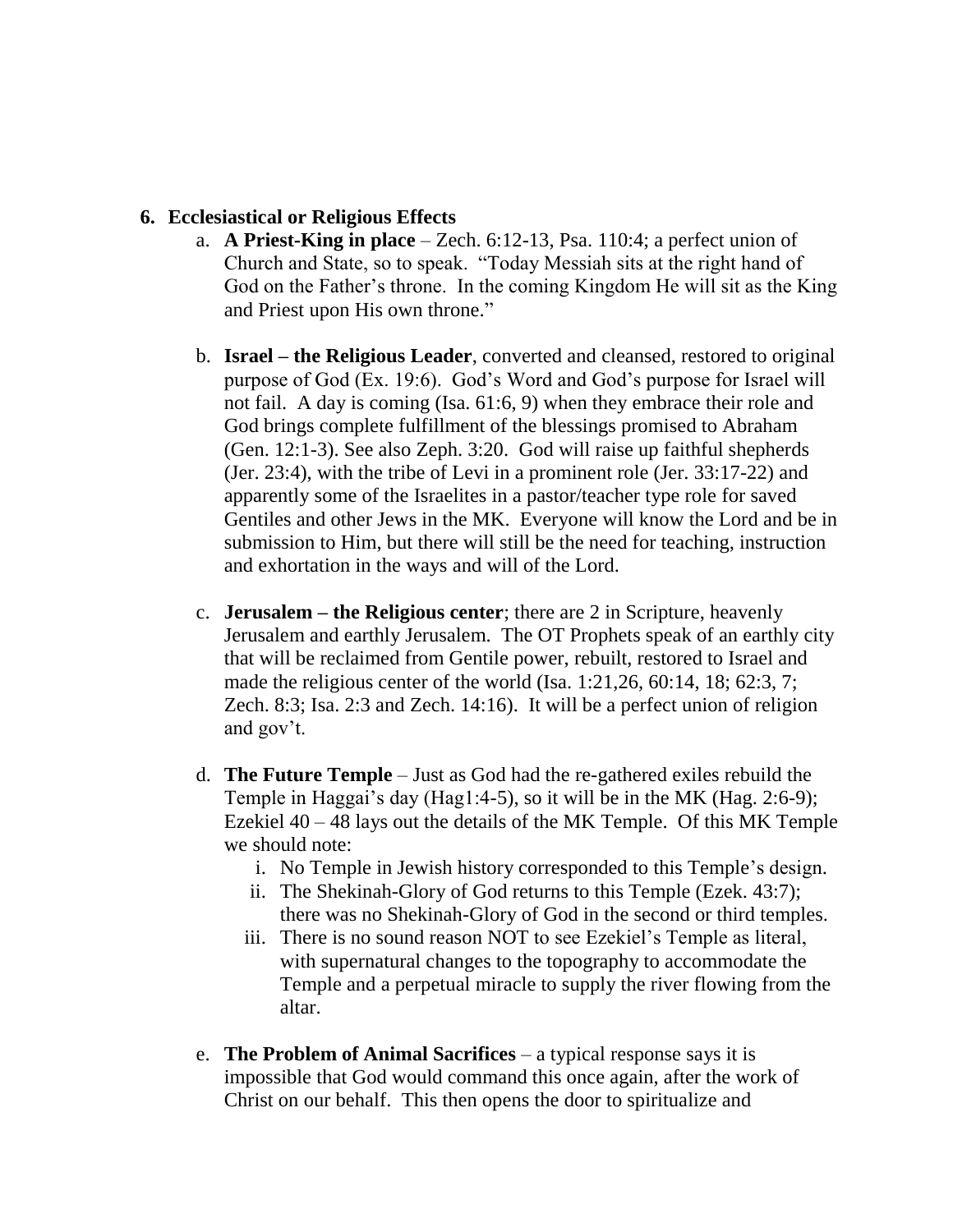allegorize. Admittedly, a reinstatement by Jews of animal sacrifices in the MK raises one serious issue. Objection: a renewal of "expiatory" sacrifices denies the complete efficacy of the Lord's death. Response: No animal sacrifice was ever effectual to expiate sin (Heb. 10:4). Instead, animal sacrifices under the OC were a remembrance made of sins year by year (Heb. 10:1-3). This is the same Greek word used by Jesus: "Do this in remembrance of Me." So, animal sacrifices in the MK seem to take the place of the Lord's Table in the church age as a way for believers to look back and remember the sacrifice of Christ for sins. Under the OC, sacrifices looked forward. Under the NC in the MK, they will look back.

#### **f. A World Center of Worship**

- i. Some opponents used to voice the problem of distance
- ii. Others say, there is not enough space in Jerusalem and Israel for all nations to come and worship. Solution? The prophets predict a vast enlargement of both city and temple. Plus, borders of Israel at last established along the lines of the original land grant (Gen. 15:18). Also, they never say that "all" will come at the same time. They could come at different, appointed times OR there could be chosen representatives from each nation who come, like delegates to a convention or conference.

Next Study – April  $23<sup>rd</sup>$ , in two weeks.

The announcement & identity of the kingdom in the gospels